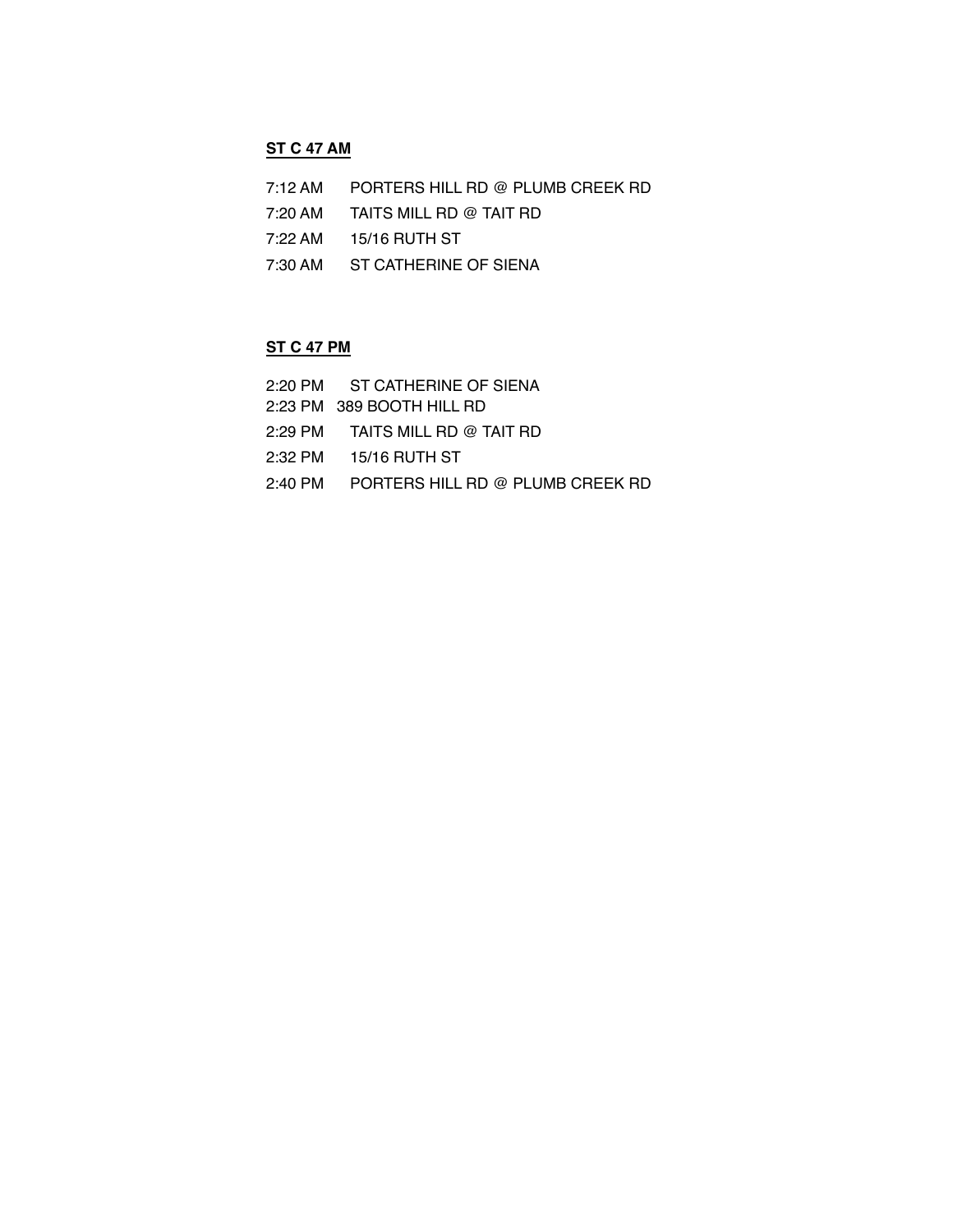## **ST C 48 AM**

- 7:05 AM MADISON AVE @ FARMSTEAD LN SOUTH
- 7:07 AM STONEHOUSE RD @ GATEHOUSE RD
- 7:08 AM 21 WESTFIELD DR
- 7:16 AM 45 TURNER AVE
- 7:30 AM ST CATHERINE OF SIENA

# **ST C 48 PM**

| 2:20 PM ST CATHERINE OF SIENA             |
|-------------------------------------------|
| 2:32 PM 45 TURNER AVE                     |
| 2:44 PM   STONEHOUSE RD @ GATEHOUSE RD    |
| 2:46 PM 21 WESTFIELD DR                   |
| 2:49 PM  MADISON AVE @ FARMSTEAD LN SOUTH |